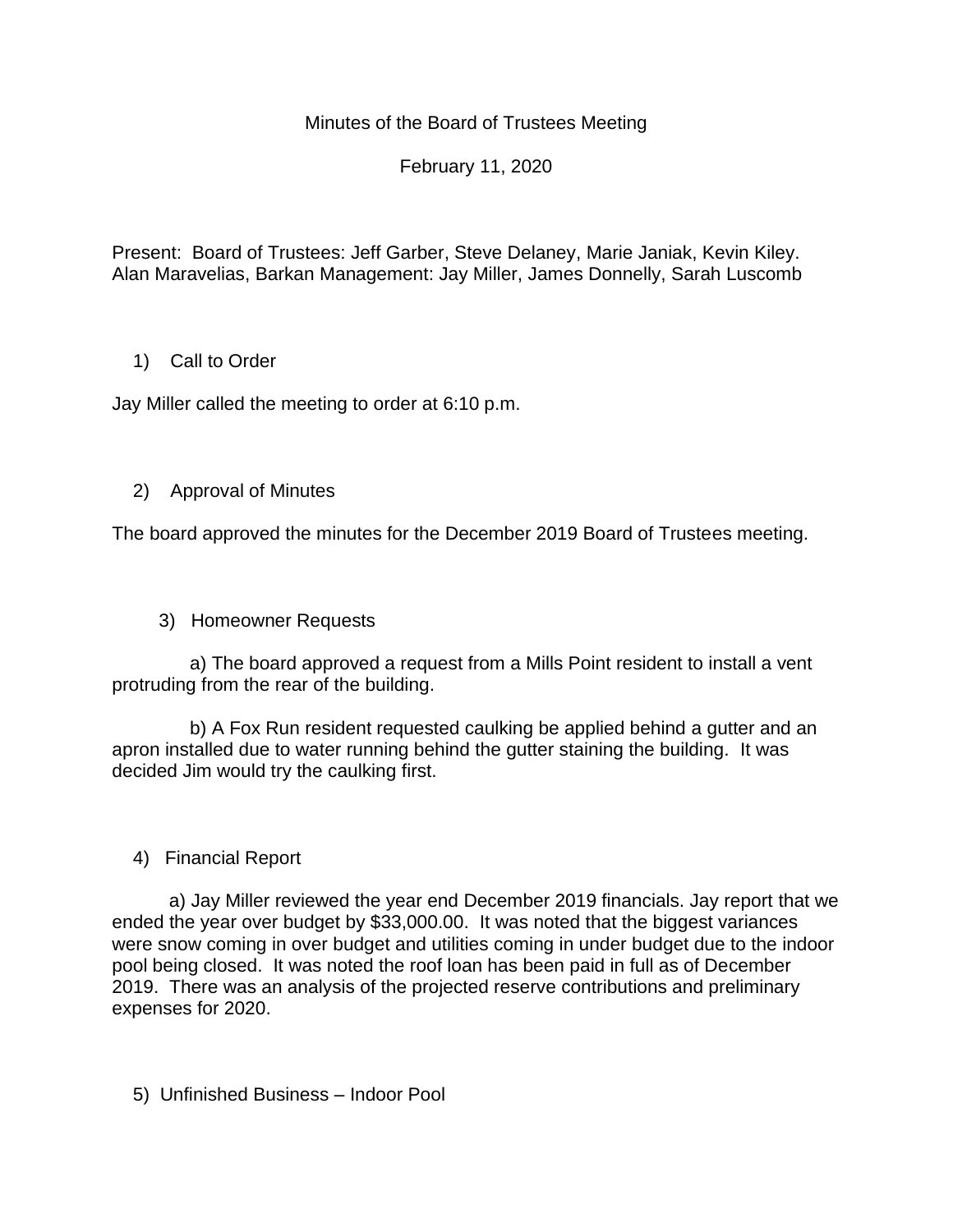a) Jeff Garber gave an update on the indoor pool project. The final components for the HVAC are being delivered this week and being immediately installed. The repair and refinishing of the pool deck will complete the project. Although there have been delays in the project due to availability of the specialized HVAC equipment it was noted that the contractor is doing quality work and following the specs.

 b) Screening of the outdoor HVAC equipment on the side of the clubhouse was discussed. It was decided to wait until it was all installed to make a final determination but the consensus seems to be a fence matching the pool fence with some small planting's in front of it.

 c) There was discussion of tables and chairs for the indoor pool. Marie offered to research and will get pricing. The possibility of Jim building an attached bench along the wall was also discussed.

### 6) Clubhouse

a) Jim is almost finished painting the interior of the clubhouse.

 b) The board approved a quote from North East Kitchens for new white kitchen cabinets in the amount of \$4,365.00. The cabinets will be installed by Jim with a helper. There will be separate quotes coming for the countertops.

### 7) New Business

 a) The board approved a quote from H.D. Painting, Inc. in the amount of \$70,400.00 for this year's paint cycle. The painting to be completed in 2020 is: 2-10 Bellingham, 12-20 Bellingham Court, 1-7 Bellingham Court, 1-7 Meetinghouse Square, 12-20 Mills Point and 2-10 Mills Point. H.D. Painting, Inc will clean the gutters in all buildings as a separate project mid-May and will start the paint cycle once the gutter cleaning is completed.

 b) The board discussed that the main electric panel for the clubhouse has shifted causing the lines to stretch. Jeff met with the electrician, town electrical inspector and Middleton Light to inspect. The cost to repair will be approximately \$3,500.00. The board approved the expense to repair the panel.

 8) Jeff and Jim reported that they had met with Dan Cerqueira, the indoor pool contractor, in regards to repairing the outdoor pool deck. The area in between the outdoor pool gate and side clubhouse door, which has been patched many times, has